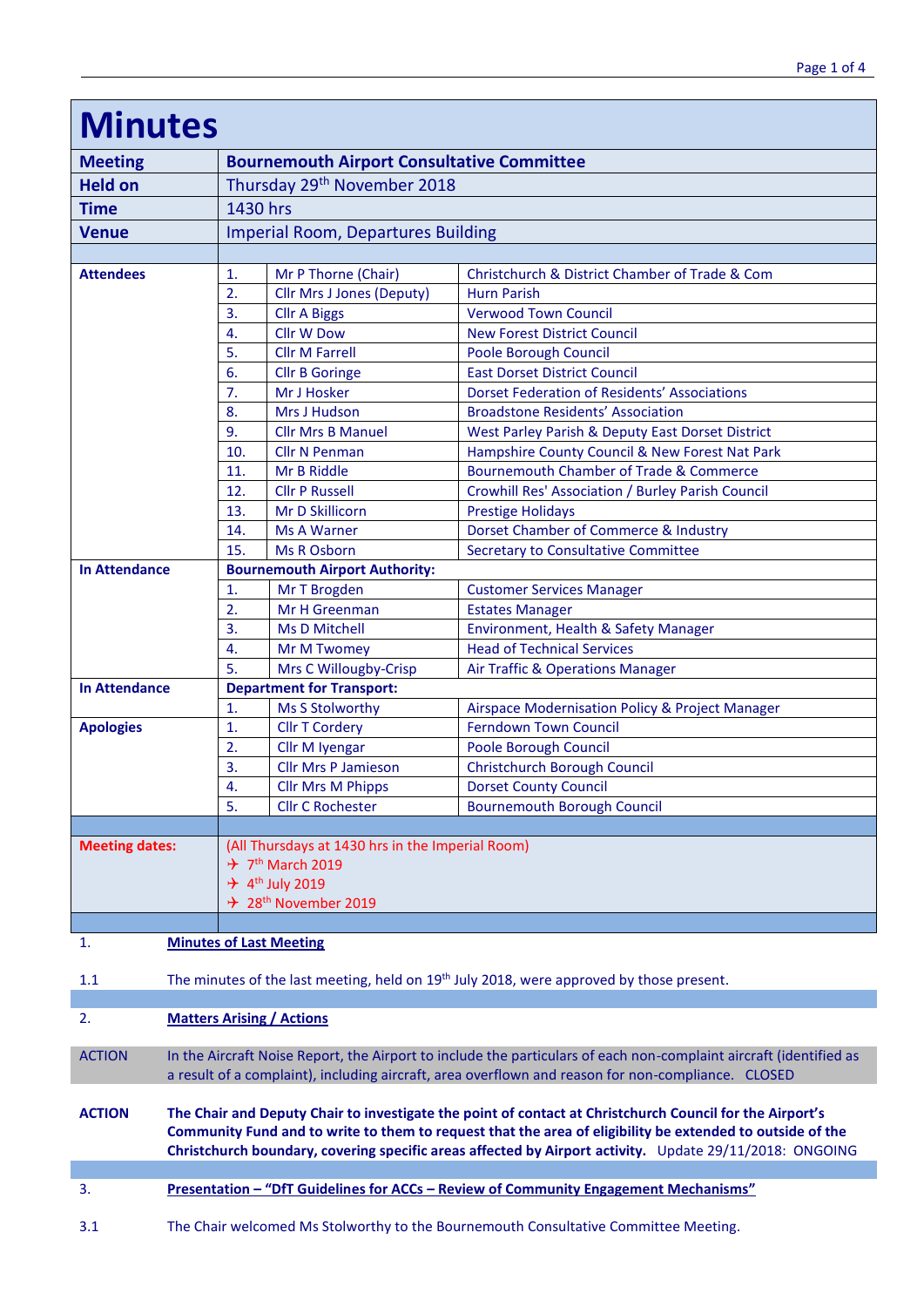- 3.2 Ms Stolworthy advised that she anticipated that the Green Paper would be published in December. The Guidance for Consultative Committees (as below) would not be reviewed, just supplemented.
- 3.3 The Guidance was, "ACCs were structured forums that provided an opportunity for the exchange of information between airports and interested parties. They made recommendations to the airport management and other bodies when appropriate, as well as being a place where there was an opportunity to reach common understanding between interested groups about the nature of the aerodrome operation in the hope that issues could be resolved amicably."
- 3.4 This guidance was not only for ACCs to make recommendations to the airport but also to promote engagement.
- 3.5 A discussion took place on ACCs in general and the Bournemouth Airport meeting in particular. Ms Stolworthy thanked Members for their views, which she would take back for consideration in the review.
- 3.6 The Chair thanked Ms Stolworthy for attending the meeting and for her most informative and knowledgeable presentation.

### 4. **Airport Update**

- 4.1 Bournemouth Airport welcomed a new Managing Director in October. Steve Gill was previously Chief Executive of Doncaster Sheffield Airport and Durham Tees Valleys Airport. He will be responsible for strategic development, as well as general management under Regional & City Airports, part of the Rigby Group.
- 4.2 Passenger performance for the year 1<sup>st</sup> April to 31<sup>st</sup> October 2018 stood at 511,651 against a budget of 510,601, which was in line with expectations. Passenger performance by airline was shown, with all load factors within expectations.
- 4.3 With regard to external influences, whilst the current roadworks on the A338 were a major issue for many motorists, the Airport did not appear to have been directly adversely affected to a great extent. A Traffic Alert was displayed on the Airport's website advising passengers to leave plenty of time for their journey. As reported previously, the off-site parking had ceased (BOMO) and the Airport advised that Car Park 1 occupancy was now within forecast parameters.
- 4.4 News: Ryanair had reintroduced services to Dublin (4 times a week) and Prague (2 times a week), both of which had proved to be very popular routes. These were on the back of the twice-weekly Paphos introduced for this winter and likely to continue for summer 2019. TUI had added Kefalonia, Crete and Antalya to their operations for 2019. Flights to Jersey (3 times a week) and Guernsey (Saturdays only) were scheduled for April to October by Scottish airline Loganair, the carrier's first operations from Bournemouth. The route will be served by Loganair's 37-seater Embraer 135 jet, with the Jersey flight time at approximately 45 minutes and around 40 minutes for Guernsey. Members were remined about routes on sale for this winter and for summer 2019.

# 5. **Business Park Update**

- 5.1 Members were advised of current Estate initiatives, a service charge review, Health & Safety review and a facilities review, which was now in-house. With regard to infrastructure, it was a big and aged estate and the systems were dated. There was a need to look at how to provide facilities to businesses on the estate as the occupied area expands. There was now a new website for the Aviation Park (shown to Members) and the tenants' handbook was on the website.
- 5.2 One of the big successes this year was filling the vacant properties and there was now a real mix of companies. Hangar 12 had been leased by Gama Aviation, who had relocated from Farnborough, and they were undertaking 747 maintenance for BA.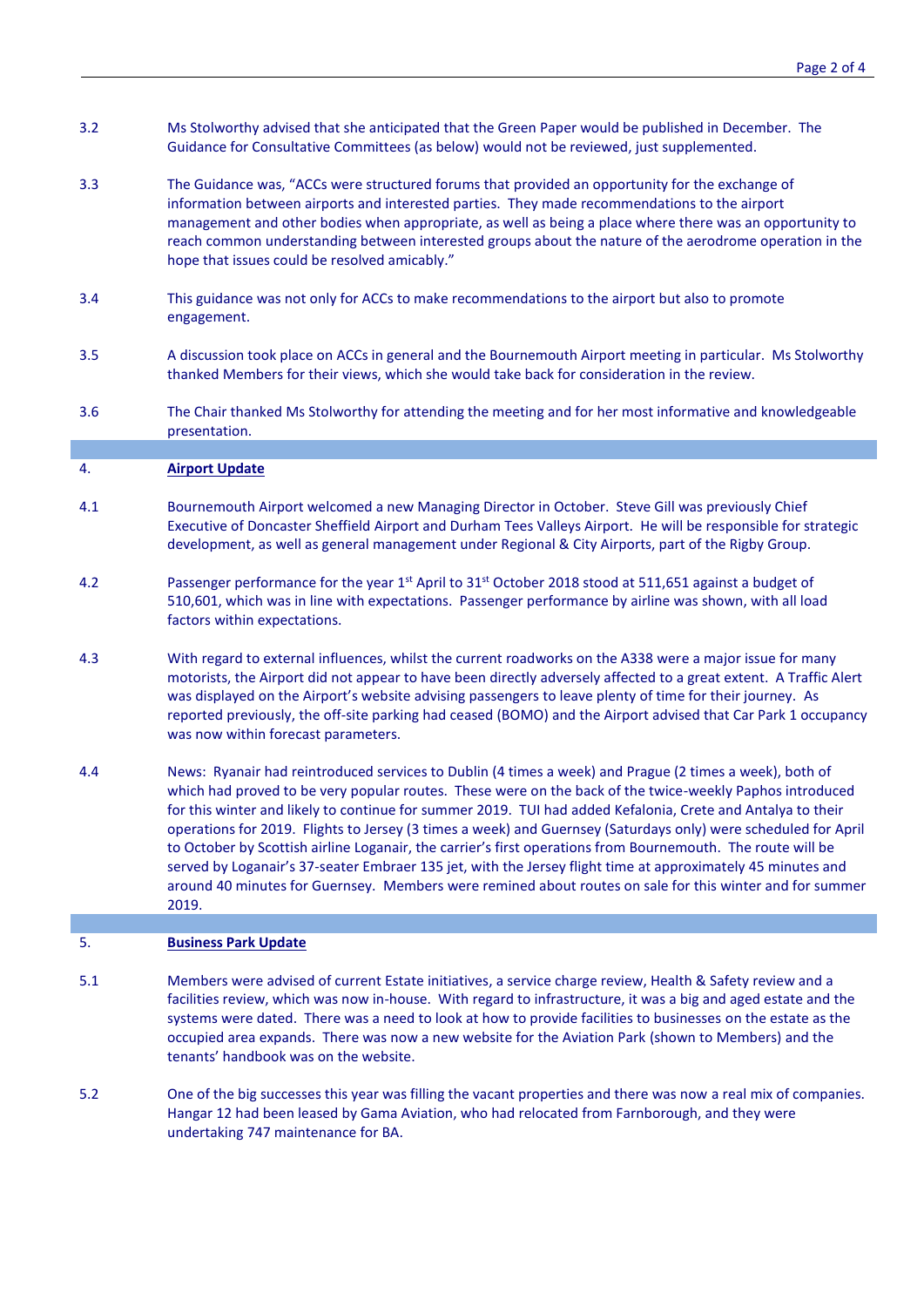- 5.3 Employee numbers by business type were shown: Airport focussed 1,247; Aviation and Defence (Business Park) 1,477; and General businesses (not aviation linked) 1,609. There was quite a good split between the three sectors, demonstrating the Airport as a good location for non-aviation related businesses, such as distributors Amazon. Employee numbers were shown by sector: Aviation Park East 747 employees; Aviation Park West 3,265; and Southern Sector 321 employees.
- 5.4 The Airport Master Plan was currently being reviewed by RCA, in association with Dorset LEP. A link road between the West and East was under consideration and ecology surveys were currently be undertaken.
- 5.5 A Member asked about the recent electricity failure on the Business Park in the last few days. The Airport replied that one of the substations had experienced a failure, which was not to have been foreseen, and it took time for SSE to isolate and locate the fault. Hence the power was out for 5-6 hours and generators had to be supplied. The Airport advised that the runway and commercial operations had not been affected.
- 5.6 A Member stated that he had attended an SSE workshop and SSE had developed a system by which they could forecast where faults could occur. The Airport advised that they were not aware of this and that some of the issues were due to high winds in rural locations but affecting the Airport site.
- 5.7 The Chair asked how much of the Airport could still be earmarked for development. The Airport replied that on the East, there was approximately 35 acres that could be developed, subject to Planning.

### 6. **Community Fund**

6.1 The Airport gave a brief on the Community Fund, how it was managed and the criteria for awards.

### 7. **Habitat Management**

7.1 The Airport gave a brief on Habitat Management at the Airport, on the 300 acres of SSSI land. The Habitat Management Report was part of the high level Stewardship and every year, the council had to respond to Natural England on action taken. There were various works ongoing, mowing, pine tree culling, fencing works etc. There were currently 5 cows grazing the heath and a herd of goats. The Deputy Chair asked if it was possible for Members to get involved in some of the works, for example pine tree culling. The Airport replied that there was a meeting with the Council next week and this possibility would be explored, however, it was important to control access due to it being a SSSI site.

# 8. **Air Quality Monitoring**

8.1 The Airport gave a briefing for Members on Air Quality Monitoring. This programme had been operating for number of years and consisted of a series air tubes (sample shown to Members) collected from throughout the Airfield site and beyond and sent off to a laboratory for Nitrogen Dioxide (NO2) testing. All results were in normal parameters and demonstrated that airport operations did not adversely affect the heathland.

### 9. **Noise**

9.1 There had been 53 noise complaints for the period November 2017 to end of October 2018, from 38 complainants. There was a slight spike in complaints in July but this was felt to be weather-related and not pertaining to any specific flights. There had been 3 non-compliant aircraft during this period, a low flying helicopter and a light aircraft, as well as an aircraft off-track due to requesting an early turn to avoid cloud formation which was approved on safety grounds (aircraft tracking shown). There was no fining process operated by the Airport due to the low level of complaints and non-compliant aircraft. It was confirmed that there were no non-compliant aircraft over the Burley area identified in the last 12 months.

|  | <b>ACTION</b> | Number of noise complainants to be shown in brackets on the noise by area slide. |  |
|--|---------------|----------------------------------------------------------------------------------|--|
|--|---------------|----------------------------------------------------------------------------------|--|

# 10. **Noise Action Plan**

10.1 Submitted to DEFRA in August, response required for further information to be submitted by 30/11/2018.